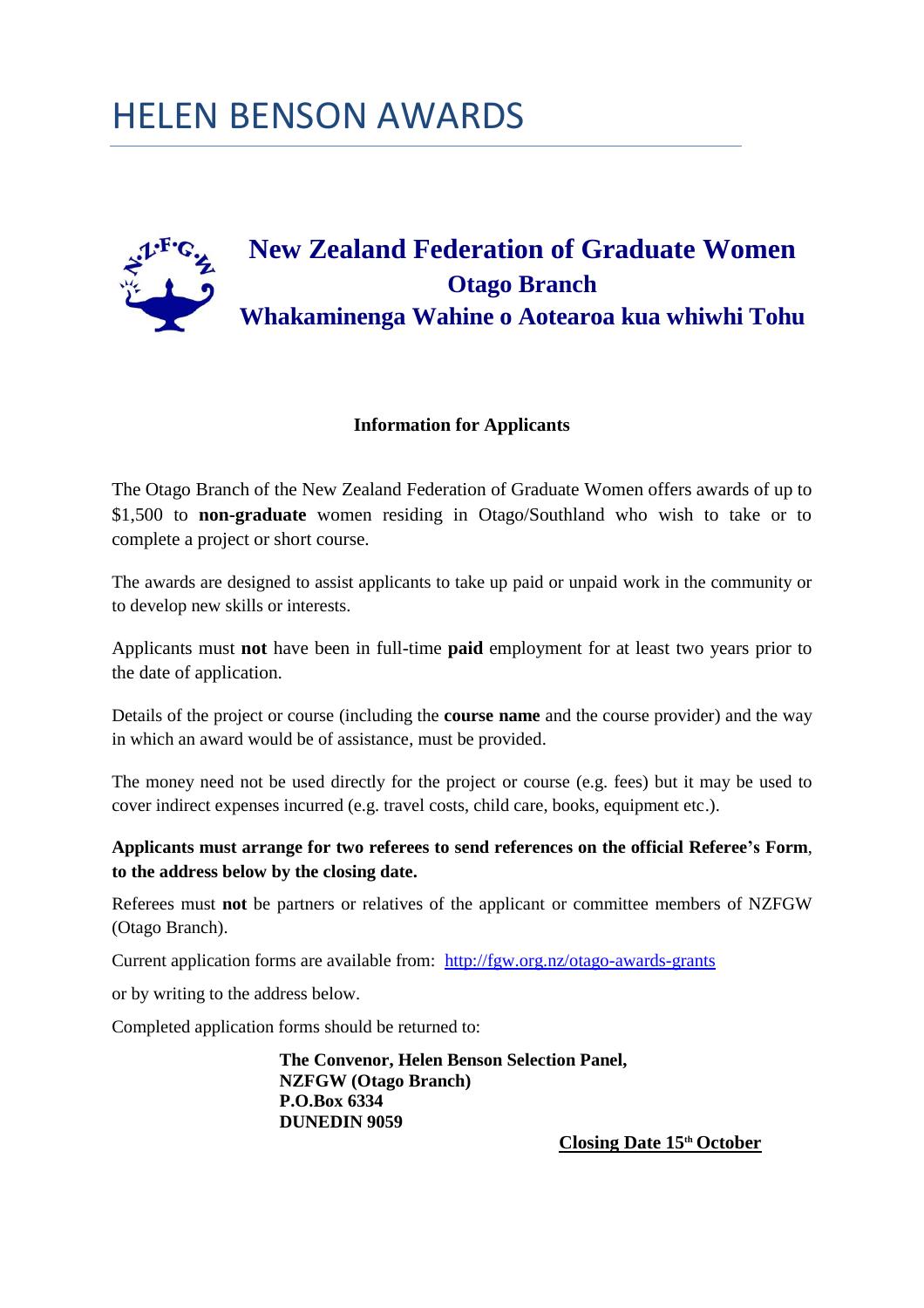

## **Helen Benson Award**

### **Application Form**

| 1. |                                                                                                                                                  |
|----|--------------------------------------------------------------------------------------------------------------------------------------------------|
|    |                                                                                                                                                  |
| 2. |                                                                                                                                                  |
|    |                                                                                                                                                  |
| 3. |                                                                                                                                                  |
| 4. |                                                                                                                                                  |
| 5. |                                                                                                                                                  |
|    |                                                                                                                                                  |
|    |                                                                                                                                                  |
|    |                                                                                                                                                  |
| 6. | Are you just starting this project/course or is it partly completed?                                                                             |
|    |                                                                                                                                                  |
|    |                                                                                                                                                  |
| 7. | Estimation of independent personal income in the next 12 months:                                                                                 |
| 8. | If you will not be receiving your own independent income, please state the source of                                                             |
|    | your financial support during the proposed project or course:                                                                                    |
|    |                                                                                                                                                  |
|    |                                                                                                                                                  |
|    |                                                                                                                                                  |
| 9. | Please outline your previous work experience and any courses or qualifications you<br>have completed. Continue on a separate sheet if necessary: |
|    |                                                                                                                                                  |
|    |                                                                                                                                                  |
|    |                                                                                                                                                  |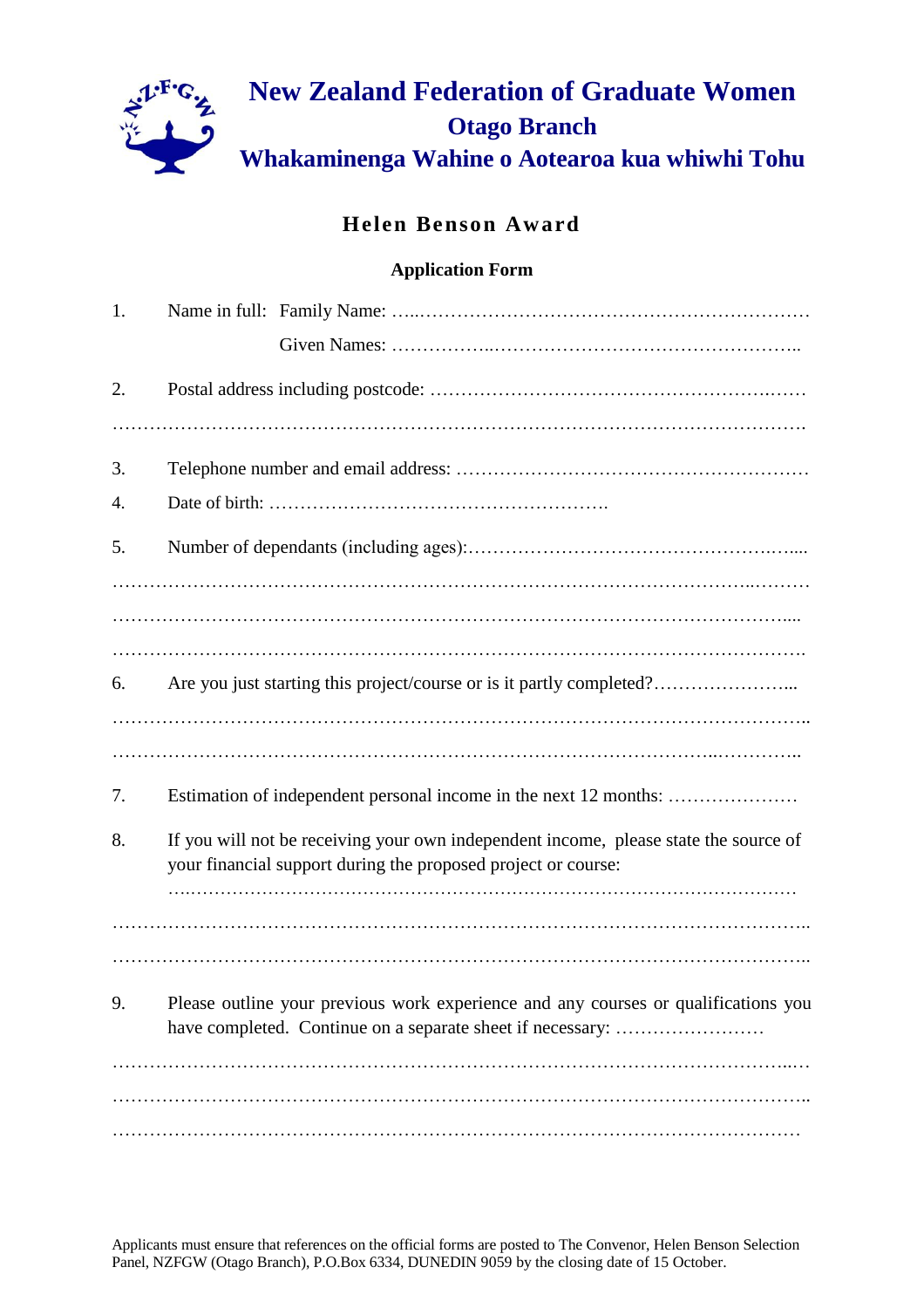11. List any grants, awards or scholarships you have received in the past:

…………………………………………………………………………………………………..

- 12. Please describe your reasons for undertaking your proposed project or course: ……… ………………………………………………………………………………………………….. ………………………………………………………………………………………..………..
- 13. Approximate completion date of your project or course: ………………………………………………………
- 14. Please specify the expenditure needed to undertake the proposed project or short course (**attach quotes where applicable**):

| <b>ITEM(S)</b> | $COST$ (\$) |
|----------------|-------------|
|                |             |
|                |             |
|                |             |
|                |             |
| <b>TOTAL:</b>  |             |

15. Amount of money requested as a Helen Benson Award: …………………………….

16. Have you applied for other sources of funding for this project or course? YES/NO If YES, please give details, including the amount that you have applied for and the outcome/amount received: …………………………………………………………….

17. Please provide any further details that you feel the Helen Benson Selection Panel should be aware of when considering your application: ………………………………………………………………………

………………………………………………………………………………………………….. ………………………………………………………………………………………………….. …………………………………………………………………………………………………..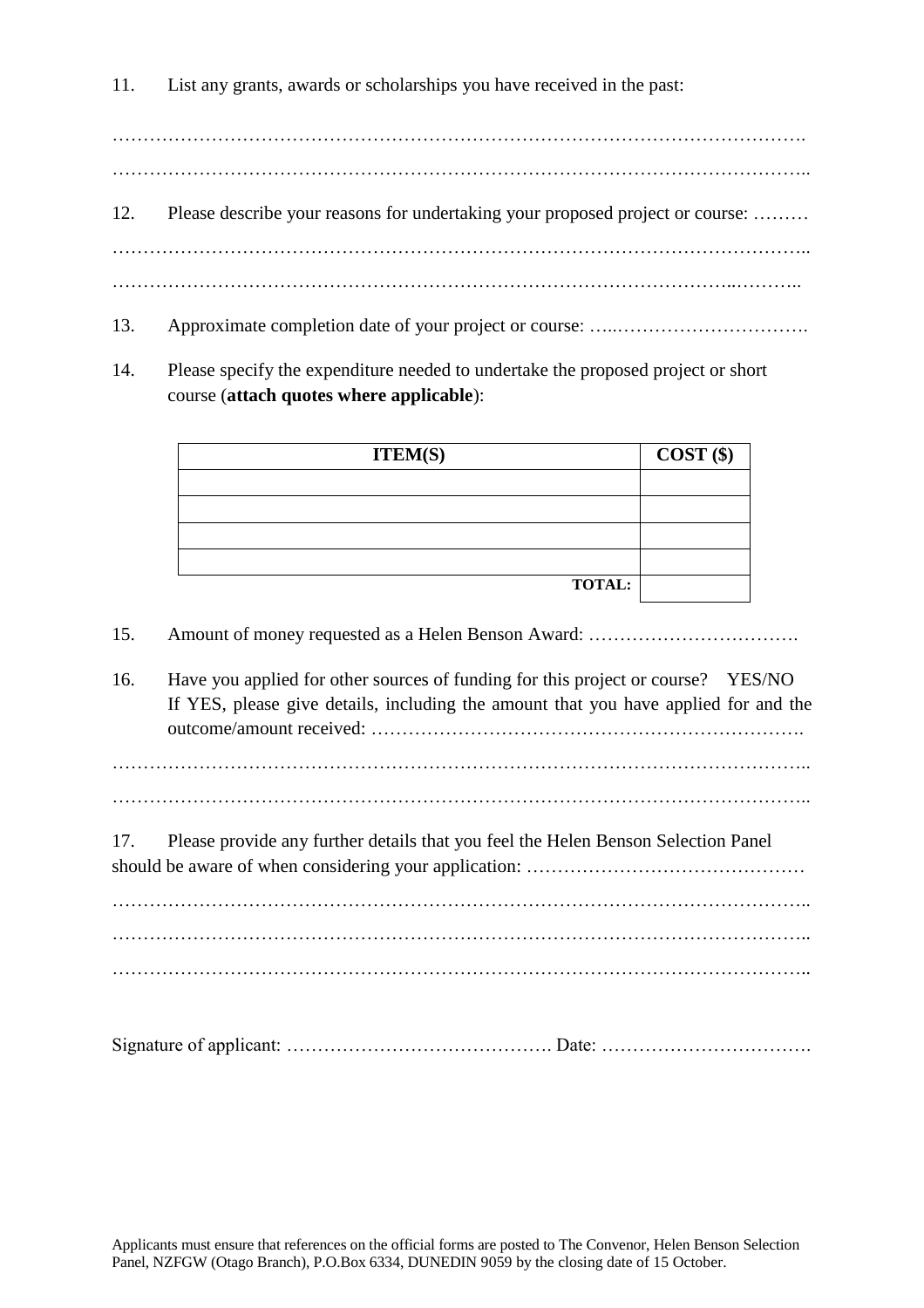

# **Helen Benson Award**

## **Referee's Form**

| 1.  |                                                                                       |
|-----|---------------------------------------------------------------------------------------|
|     |                                                                                       |
| 2.  |                                                                                       |
|     |                                                                                       |
| 3.  |                                                                                       |
|     |                                                                                       |
| 4.  |                                                                                       |
| 5.  |                                                                                       |
|     |                                                                                       |
| 6.  |                                                                                       |
| 7.  |                                                                                       |
| 8.  |                                                                                       |
|     |                                                                                       |
| 9.  | Please give your assessment of the applicant's ability to undertake and complete the  |
|     |                                                                                       |
|     |                                                                                       |
| 10. | Please provide any further details that you feel the Helen Benson committee should be |
|     |                                                                                       |
|     |                                                                                       |
|     |                                                                                       |

Applicants must ensure that references on the official forms are posted to The Convenor, Helen Benson Selection Panel, NZFGW (Otago Branch), P.O.Box 6334, DUNEDIN 9059 by the closing date of 15 October.